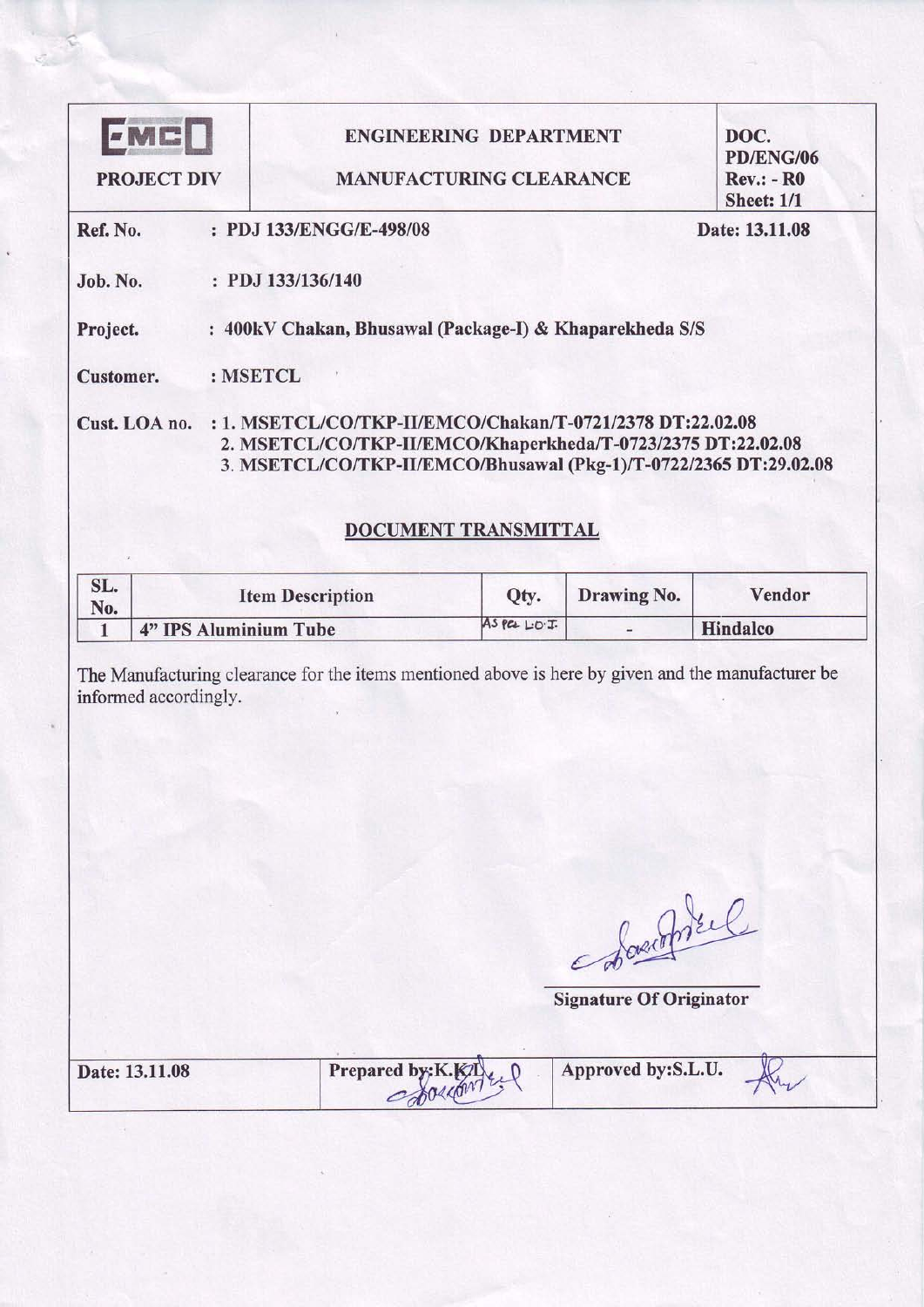

Approved

 $\mathcal{P}$  $\frac{1}{11}$ Executive Engineer (TKP-II) MSETCL, 'Frakesinganga', Mumbai - 400051

 $P.1$